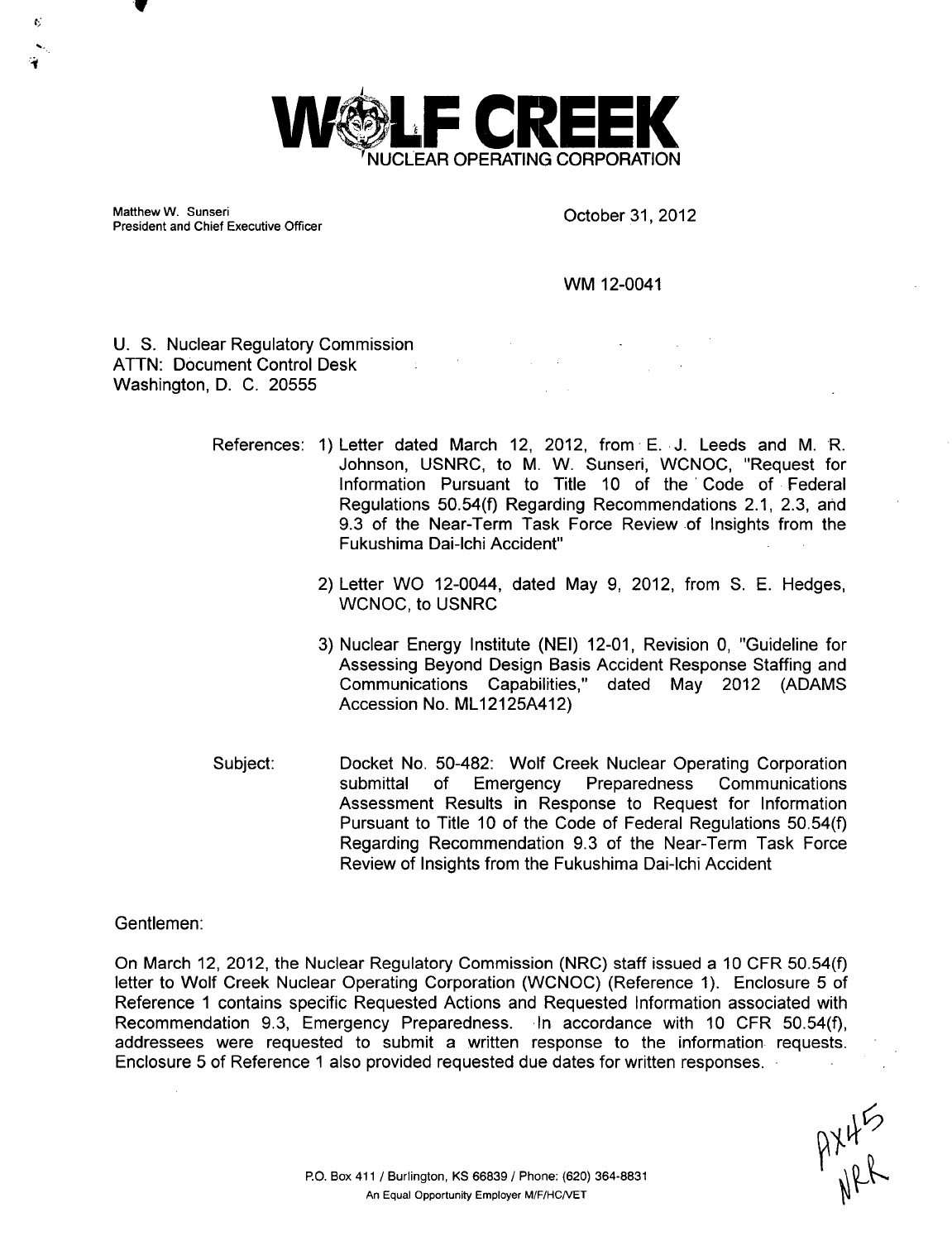WM 12-0041 Page 2 of 3

In accordance with Enclosure 5 of Reference 1, on May 9, 2012, WCNOC submitted an alternative course of action for providing the requested information (Reference 2). The alternative course of action included revised information, due dates and the basis for those dates. Consistent with the alternative course of action, Attachment I to this letter contains WCNOC's responses to Information Requests 1 and 3 from Reference 1, Enclosure 5, Communications.

Attachment II contains a summary of the Wolf Creek Generating Station (WCGS) Emergency Communications System Assessment performed in accordance with NEI 12-01 guidance (Reference 3), as endorsed by the NRC.

Attachment **III** contains a summary of the Wolf Creek Generating Station Emergency Communications System Assessment results using the industry rollup document format.

Attachment IV contains a list of regulatory commitments. If you have any questions concerning this matter, please contact me at (620) 364-4008, or.Mr. Gautam Sen at (620) 364-4175.

Sincerely,

MW Sunsui

Matthew W. Sunseri

MWS/rlt

- Attachments: I WCNOC Response to NRC Information Requests
	- Wolf Creek Generating Station Emergency Communications System Assessment
	- Communications During an Extended Loss of AC Power Roll-Up Document **III**
	- IV List of Regulatory Commitments

cc: E. E. Collins (NRC), w/a E. J. Leeds (NRC), w/a C. F. Lyon (NRC), w/a N. F. O'Keefe (NRC), w/a Senior Resident Inspector (NRC), w/a